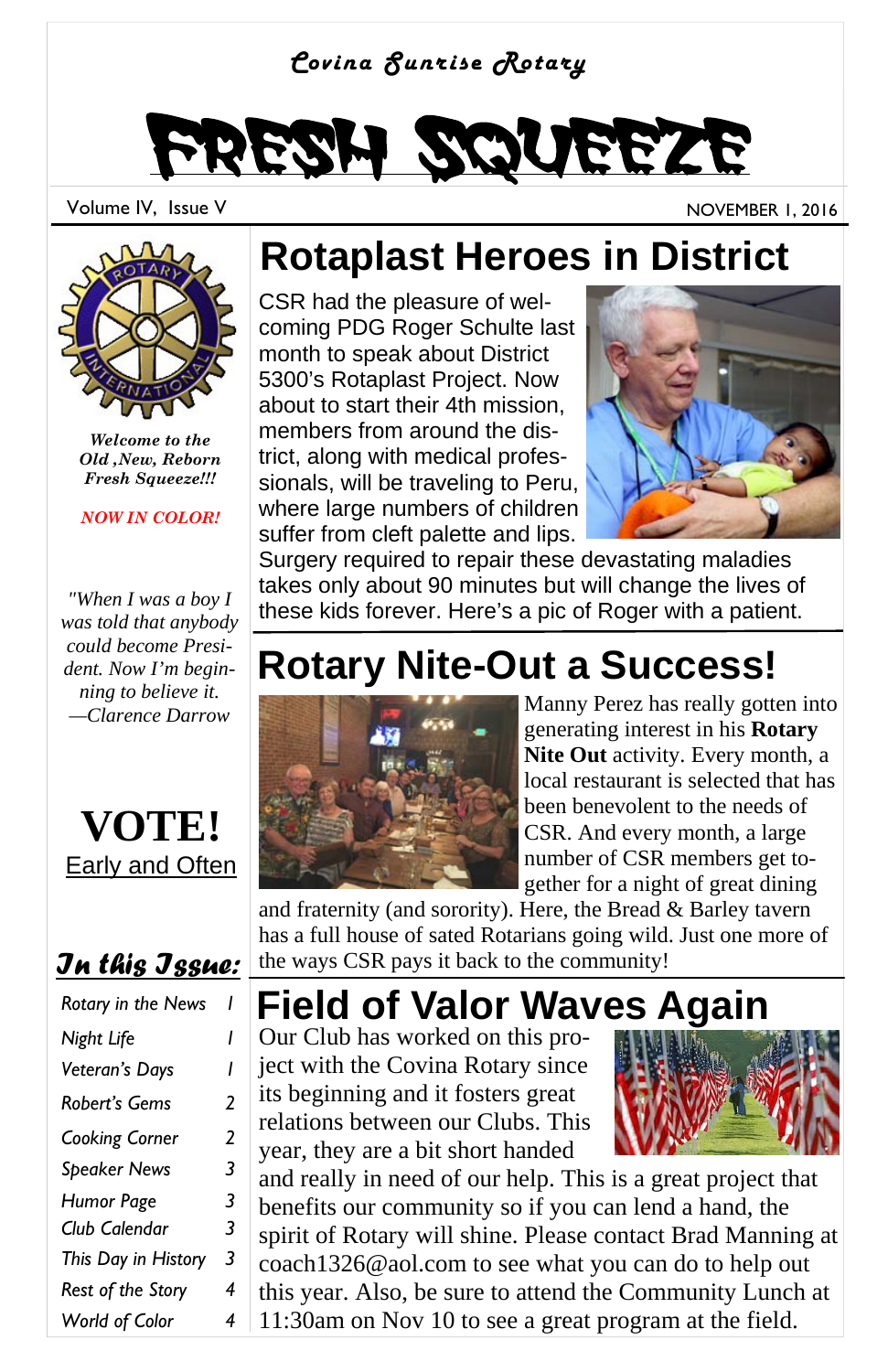## **The President's Gems & Jewels**

October was a great month for our club, starting with our community event Thunderfest, where we hosted the beer and wine garden ( thank you Galen) and raising almost \$7000.00 for our club. Thousands of people were in Covina with cars, hot rods and business booths. We have a big presence there and yes the Rotary EZ up was up and standing proudly. Thanks to the members that went to the Rotary peace conference, which was eye opening for many of us....incredible speakers from Christians, Muslims, Rabbi, Monks and



other affluential people speaking of peace in our world and how Rotary can make a difference! Barbara started her community service project by making blankets at Tin Frogs with many lady Rotarians and volunteers and, yes, you're truly was also present. We had our monthly mixer at Bread and Barley, thanking them for their sponsorship with wine, brew and good food. The lady Rotarians have been stepping up with crafting parties, some of us are wondering if there are some Chippendale dancers present for entertainment. They sure come to Tuesdays meeting with energy and excitement!! Come on Terry, where are the Beer Parties? Past DG Roger came and spoke about cleft pallets and heard how much our Club does and he said, "we don't do half of what your club does and contributes and we are triple your size" Judy politely said, "and yes this was a slow month for us too"!!! CSR leaving our mark— Here is a to a busy upcoming holiday season!

Making a Rotary difference, *— Robert*

### **Rotary Recipe Roundup Pam's Xmas Morning French Toast**

1 cup brown sugar  $\frac{1}{2}$  cup melted butter  $\frac{1}{2}$  cup dried cranberries 1 loaf French bread  $6 \text{ eggs}$   $\frac{1}{2} \text{cup milk}$ 1 Tbs vanilla

1 Tbs and 2 tsp Cinnamon 3 tart apples peeled and sliced



Combine in a 13"X9" pan the mixture of brown sugar, butter and 1 Tbs cinnamon. Toss together apples and cranberries….spread on top of brown sugar mix. Evenly arrange sliced bread on top Mix eggs, milk, 2 tsp cinnamon and vanilla Pour over and refrigerate overnight Cover with foil and bake 375 for 45 to 50 mins. Check. Uncover and bake 5 mins longer.

*\*Recommended by French Toast Connoisseur Wysocki*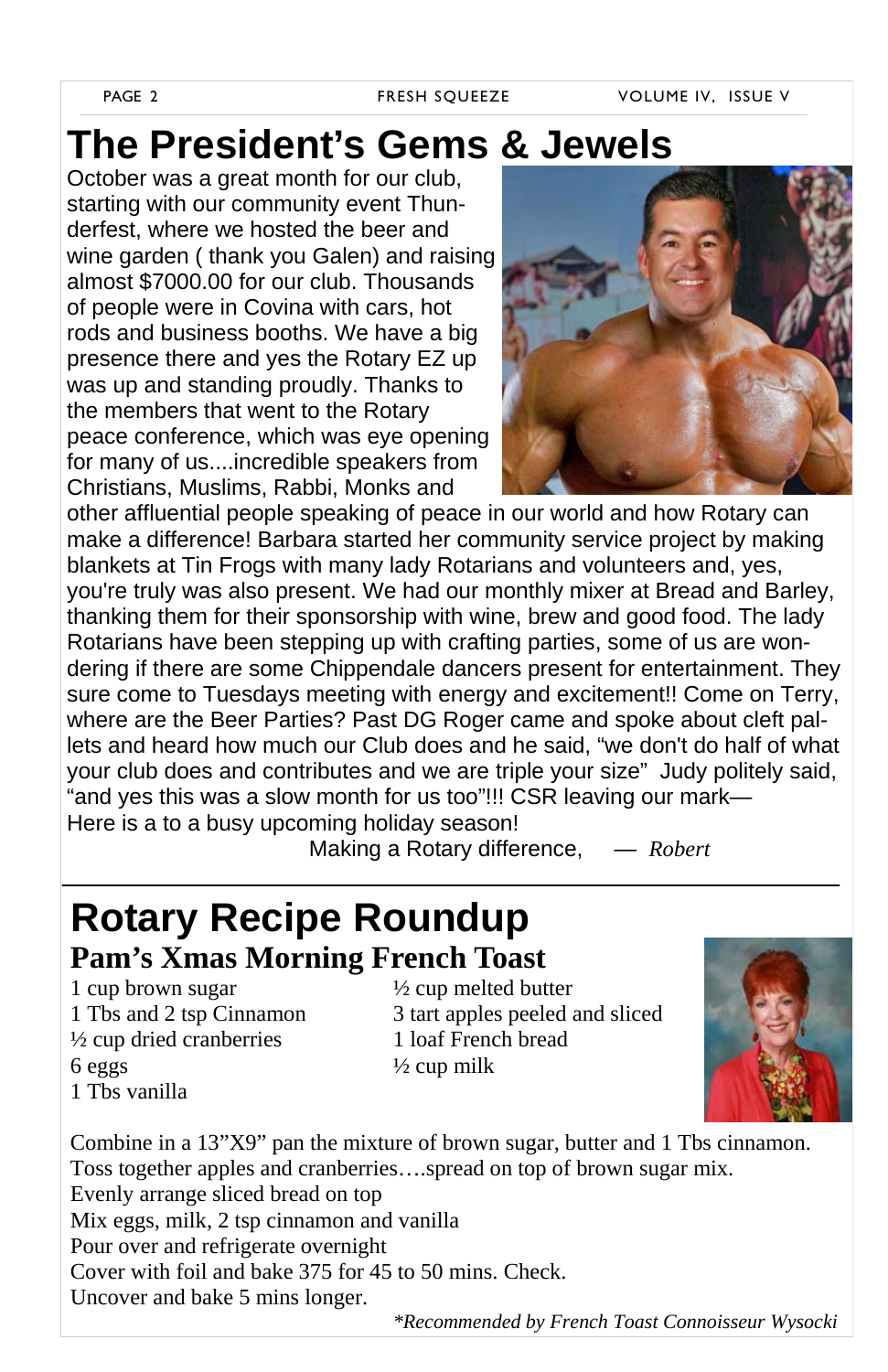#### FRESH SQUEEZE PAGE 3

## **Speaking About That…**

TODAY: Bob Conley, BedrockLeadership.com TOPIC: Guiding youth to a career path.

### *The Line Up:*

11/08 ELECTION DAY— Plus Jimmy Weldon— Birth of the Star Spangled Banner 11/15 PDG Miles Petroff— Rotary Foundation 11/22 Bob Donnelson— Matchbook collections through history 11/29 Ana Interiano — YWCA San Gabriel Valley 12/06 Michael LaFond— Magician 12/13 Janie Duncan — The History of Buttons

## **Gratuitous Clean Joke of the Month**

Two hunters are out in the woods when one of them collapses. He doesn't seem to be breathing and his eyes are glazed.

The other guy takes out his phone and calls the emergency services.

He gasps: "My friend is dead! What can I do?" The operator says: "Calm down, I can help. First, let's make sure he's dead." There is a silence, then a gunshot is heard. Back on the phone, the guy says: "OK, now what?"

## **Calendar of Upcoming Events**

11/24 Thanksgiving @ Rayne 10am.

12/03 Covina Christmas Parade w/ Rotary Float! 6pm.

12/10 Covina Downtown Wine Walk 2pm.

12/18 CSR Holiday Party @ Potter's house. 3pm.

12/20 DARK— Holiday Breakfast Meeting moved to 12/21 Wednesday. 12/27 DARK for the Holidays.

## **Hugh's History Hutch:**

Besides the amazing charitable works of CSR, our members enjoy great social events like our Los Angeles Historic Walking Tours. Steve Slakey of LVU has taken our members on train rides deep into the



hidden side of downtown LA architec-



ture and Bunker Hill and has planned to do another tour in spring 2017. This time his theme will be *The Lost Subways of LA*. Don't miss it!